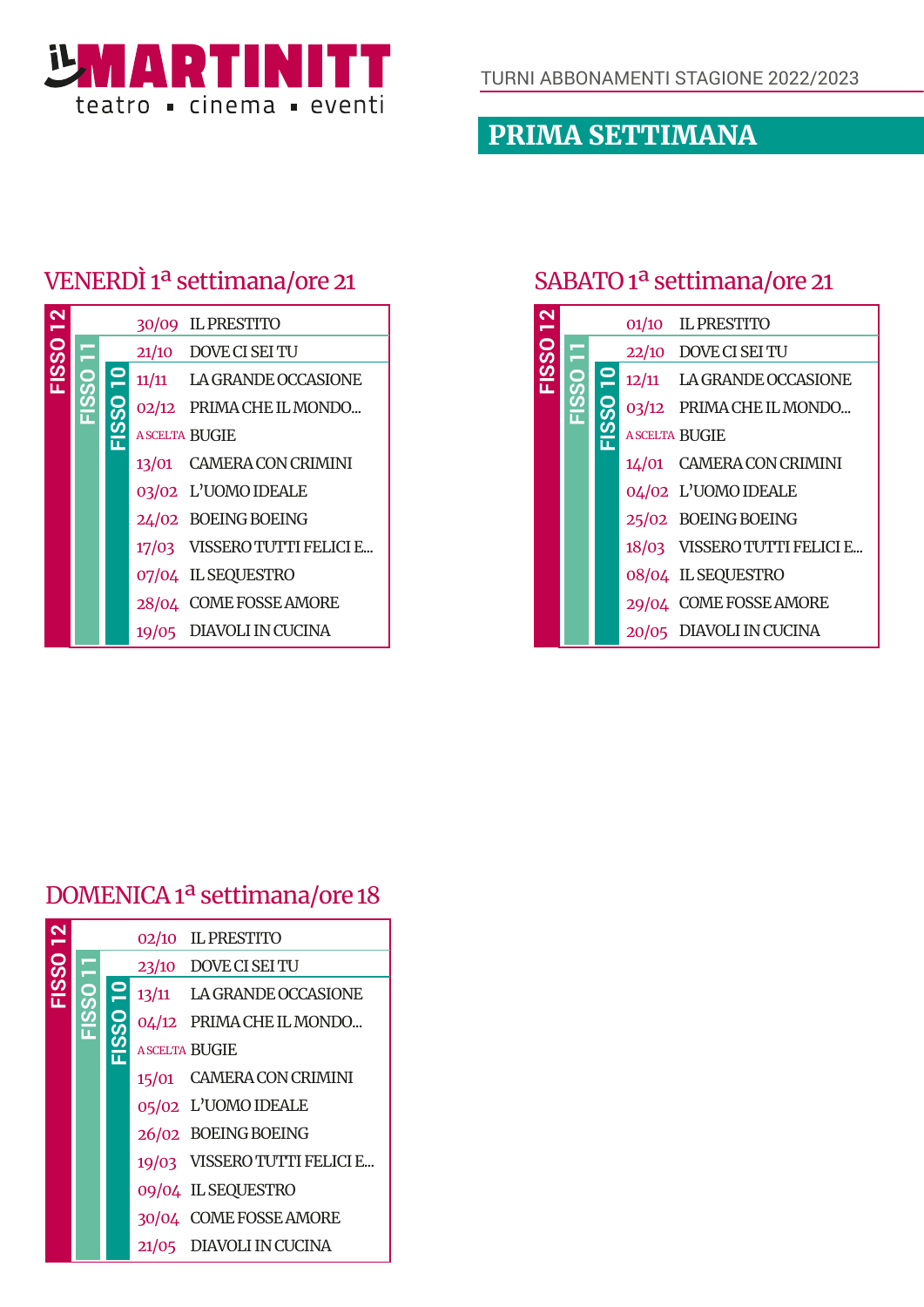

SECONDA SETTIMANA

# MARTEDÌ 2ª settimana/ore 21

|  |  | 04/10 IL PRESTITO            |
|--|--|------------------------------|
|  |  | 25/10 DOVE CI SEI TU         |
|  |  | 15/11 LA GRANDE OCCASIONE    |
|  |  | 06/12 PRIMA CHE IL MONDO     |
|  |  | $27/12$ BUGIE                |
|  |  | 17/01 CAMERA CON CRIMINI     |
|  |  | 07/02 L'UOMO IDEALE          |
|  |  | 28/02 BOEING BOEING          |
|  |  | 21/03 VISSERO TUTTI FELICI E |
|  |  | 11/04 IL SEQUESTRO           |
|  |  | 02/05 COME FOSSE AMORE       |
|  |  | 23/05 DIAVOLI IN CUCINA      |

### MERCOLEDÌ 2ª settimana/ore 21

|          |              | 05/10 IL PRESTITO            |
|----------|--------------|------------------------------|
| FISSO 12 |              | 26/10 DOVE CI SEI TU         |
|          | $\mathbf{S}$ | 16/11 LA GRANDE OCCASIONE    |
|          |              | 07/12 PRIMA CHE IL MONDO     |
|          |              | 28/12 BUGIE                  |
|          |              | 18/01 CAMERA CON CRIMINI     |
|          |              | 08/02 L'UOMO IDEALE          |
|          |              | 01/03 BOEING BOEING          |
|          |              | 22/03 VISSERO TUTTI FELICI E |
|          |              | 12/04 IL SEQUESTRO           |
|          |              | 03/05 COME FOSSE AMORE       |
|          |              | 24/05 DIAVOLI IN CUCINA      |

# GIOVEDÌ 2ª settimana/ore 21

|      |  | 06/10 IL PRESTITO            |
|------|--|------------------------------|
| EOSS |  | 27/10 DOVE CI SEI TU         |
|      |  | 17/11 LA GRANDE OCCASIONE    |
|      |  | 08/12 PRIMA CHE IL MONDO     |
|      |  | 29/12 BUGIE                  |
|      |  | 19/01 CAMERA CON CRIMINI     |
|      |  | 09/02 L'UOMO IDEALE          |
|      |  | 02/03 BOEING BOEING          |
|      |  | 23/03 VISSERO TUTTI FELICI E |
|      |  | 13/04 IL SEQUESTRO           |
|      |  | 04/05 COME FOSSE AMORE       |
|      |  | 25/05 DIAVOLI IN CUCINA      |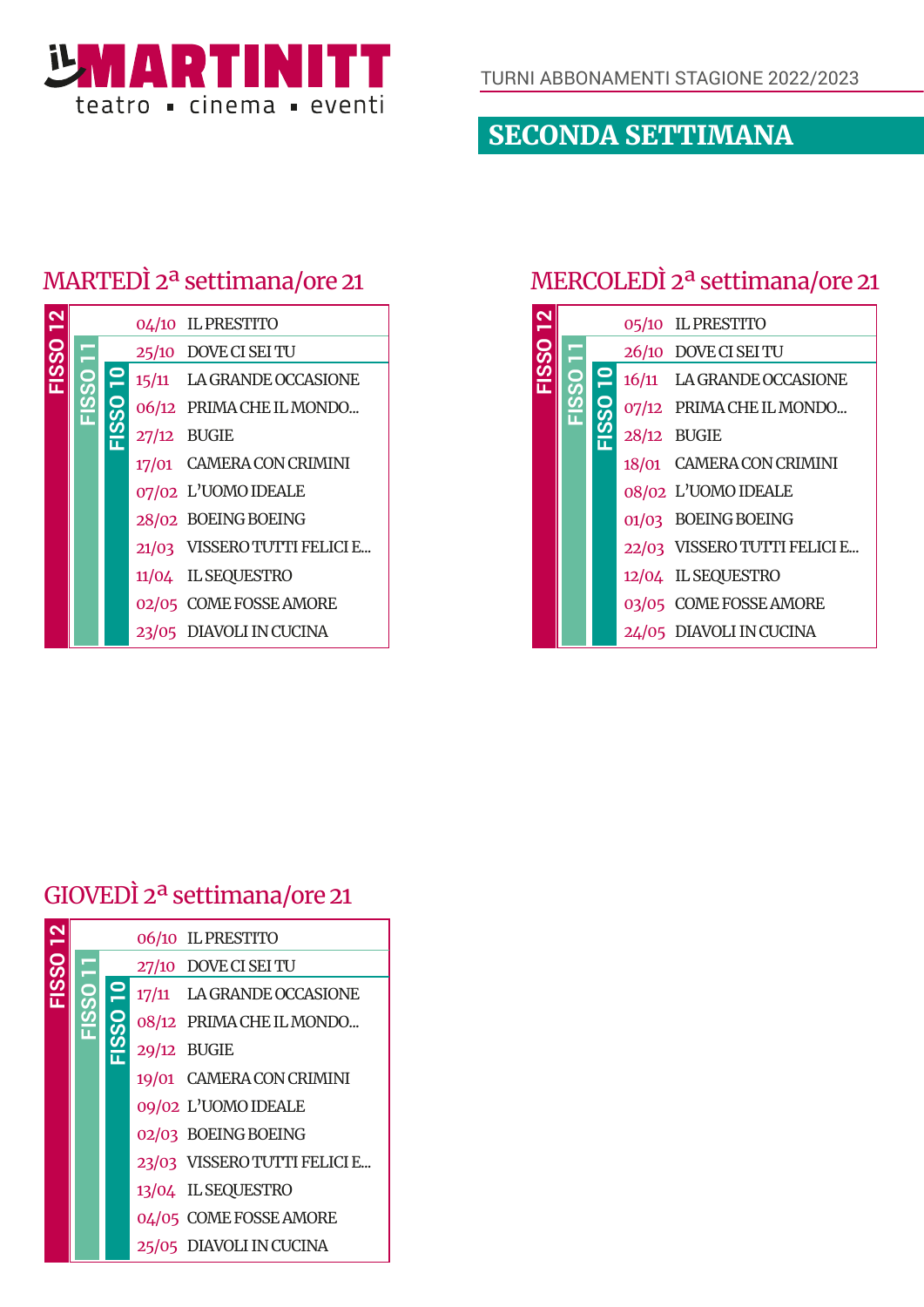

SECONDA SETTIMANA

### VENERDÌ 2ª settimana/ore 21

|  |  | <b>A SCELTA IL PRESTITO</b>  |
|--|--|------------------------------|
|  |  | 28/10 DOVE CI SEI TU         |
|  |  | 18/11 LA GRANDE OCCASIONE    |
|  |  | 09/12 PRIMA CHE IL MONDO     |
|  |  | 30/12 BUGIE                  |
|  |  | 20/01 CAMERA CON CRIMINI     |
|  |  | 10/02 L'UOMO IDEALE          |
|  |  | 03/03 BOEING BOEING          |
|  |  | 24/03 VISSERO TUTTI FELICI E |
|  |  | 14/04 IL SEQUESTRO           |
|  |  | 05/05 COME FOSSE AMORE       |
|  |  | 26/05 DIAVOLI IN CUCINA      |

#### SABATO 2ª settimana/ore 21

|          |  | A SCELTA IL PRESTITO         |
|----------|--|------------------------------|
|          |  | 29/10 DOVE CI SEI TU         |
| FISSO 12 |  | 19/11 LA GRANDE OCCASIONE    |
|          |  | 10/12 PRIMA CHE IL MONDO     |
|          |  | <b>A SCELTA BUGIE</b>        |
|          |  | 21/01 CAMERA CON CRIMINI     |
|          |  | 11/02 L'UOMO IDEALE          |
|          |  | 04/03 BOEING BOEING          |
|          |  | 25/03 VISSERO TUTTI FELICI E |
|          |  | 15/04 IL SEQUESTRO           |
|          |  | 06/05 COME FOSSE AMORE       |
|          |  | 27/05 DIAVOLI IN CUCINA      |

#### DOMENICA 2ª settimana/ore 18

|     |  |              | 09/10 IL PRESTITO            |
|-----|--|--------------|------------------------------|
| SSO |  |              | 30/10 DOVE CI SEI TU         |
|     |  | $\mathbf{P}$ | 20/11 LA GRANDE OCCASIONE    |
|     |  |              | 11/12 PRIMA CHE IL MONDO     |
|     |  |              | 01/01 BUGIE                  |
|     |  |              | 22/01 CAMERA CON CRIMINI     |
|     |  |              | 12/02 L'UOMO IDEALE          |
|     |  |              | 05/03 BOEING BOEING          |
|     |  |              | 26/03 VISSERO TUTTI FELICI E |
|     |  |              | 16/04 IL SEQUESTRO           |
|     |  |              | 07/05 COME FOSSE AMORE       |
|     |  |              | 28/05 DIAVOLI IN CUCINA      |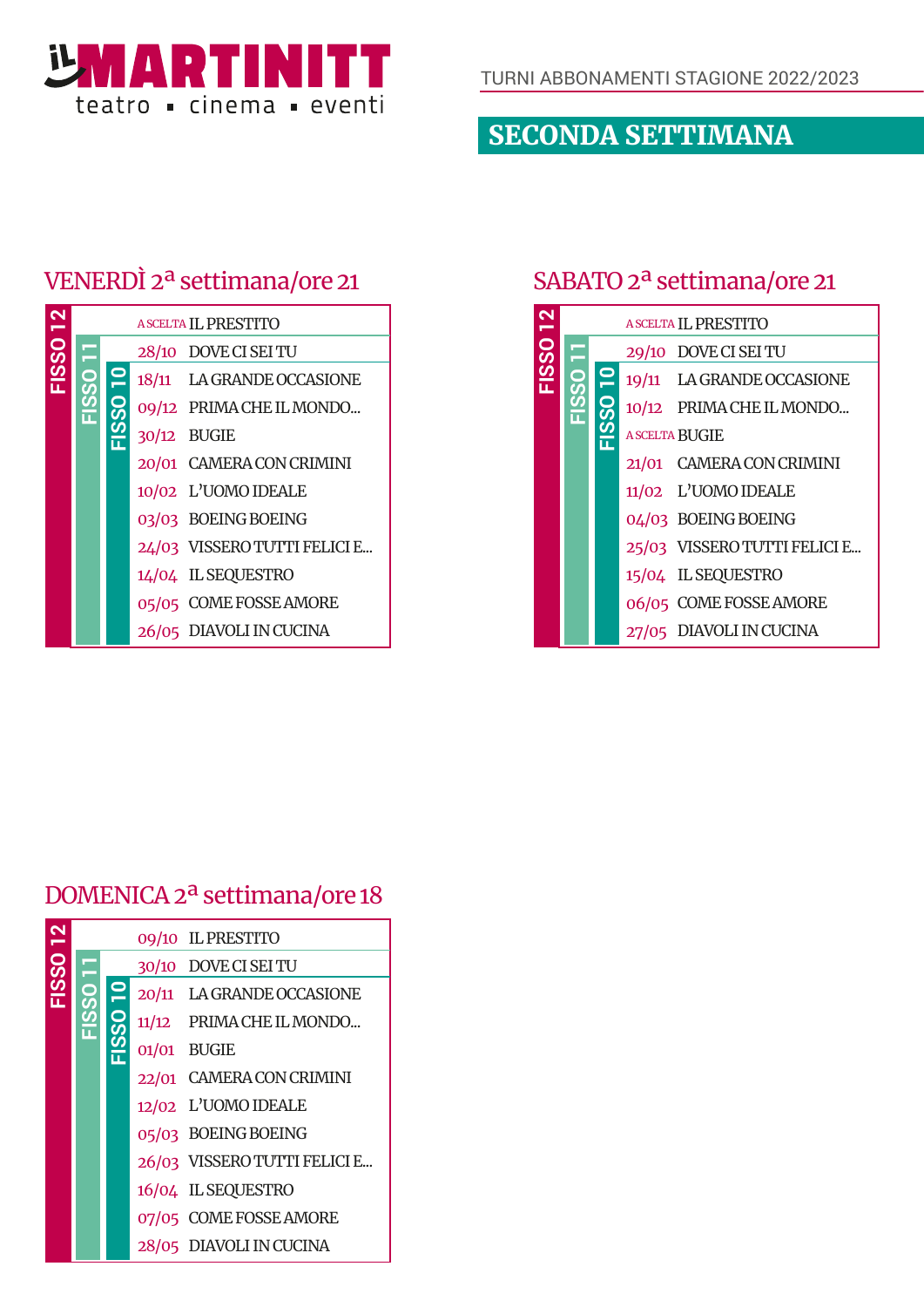

# TERZA SETTIMANA

# MARTEDÌ 3ª settimana/ore 21

|  |  | 11/10 IL PRESTITO            |
|--|--|------------------------------|
|  |  | 01/11 DOVE CI SEI TU         |
|  |  | 22/11 LA GRANDE OCCASIONE    |
|  |  | 13/12 PRIMA CHE IL MONDO     |
|  |  | 03/01 BUGIE                  |
|  |  | 24/01 FACCIA UN'ALTRA FACCIA |
|  |  | 14/02 L'UOMO IDEALE          |
|  |  | 07/03 BOEING BOEING          |
|  |  | 28/03 VISSERO TUTTI FELICI E |
|  |  | 18/04 IL SEQUESTRO           |
|  |  | 09/05 COME FOSSE AMORE       |
|  |  | 30/05 DIAVOLI IN CUCINA      |

# MERCOLEDÌ 3ª settimana/ore 21

|          |  | 12/10 IL PRESTITO            |
|----------|--|------------------------------|
|          |  | 02/11 DOVE CI SEI TU         |
| FISSO 12 |  | 23/11 LA GRANDE OCCASIONE    |
|          |  | 14/12 PRIMA CHE IL MONDO     |
|          |  | 04/01 BUGIE                  |
|          |  | 25/01 FACCIA UN'ALTRA FACCIA |
|          |  | 15/02 L'UOMO IDEALE          |
|          |  | 08/03 BOEING BOEING          |
|          |  | 29/03 VISSERO TUTTI FELICI E |
|          |  | 19/04 IL SEQUESTRO           |
|          |  | 10/05 COME FOSSE AMORE       |
|          |  | 31/05 DIAVOLI IN CUCINA      |

### GIOVEDÌ 3ª settimana/ore 21

|     |  | 13/10 IL PRESTITO            |
|-----|--|------------------------------|
| SSO |  | 03/11 DOVE CI SEI TU         |
|     |  | 24/11 LA GRANDE OCCASIONE    |
|     |  | 15/12 PRIMA CHE IL MONDO     |
|     |  | 05/01 BUGIE                  |
|     |  | 26/01 FACCIA UN'ALTRA FACCIA |
|     |  | 16/02 L'UOMO IDEALE          |
|     |  | 09/03 BOEING BOEING          |
|     |  | 30/03 VISSERO TUTTI FELICI E |
|     |  | 20/04 IL SEQUESTRO           |
|     |  | 11/05 COME FOSSE AMORE       |
|     |  | 01/06 DIAVOLI IN CUCINA      |
|     |  |                              |